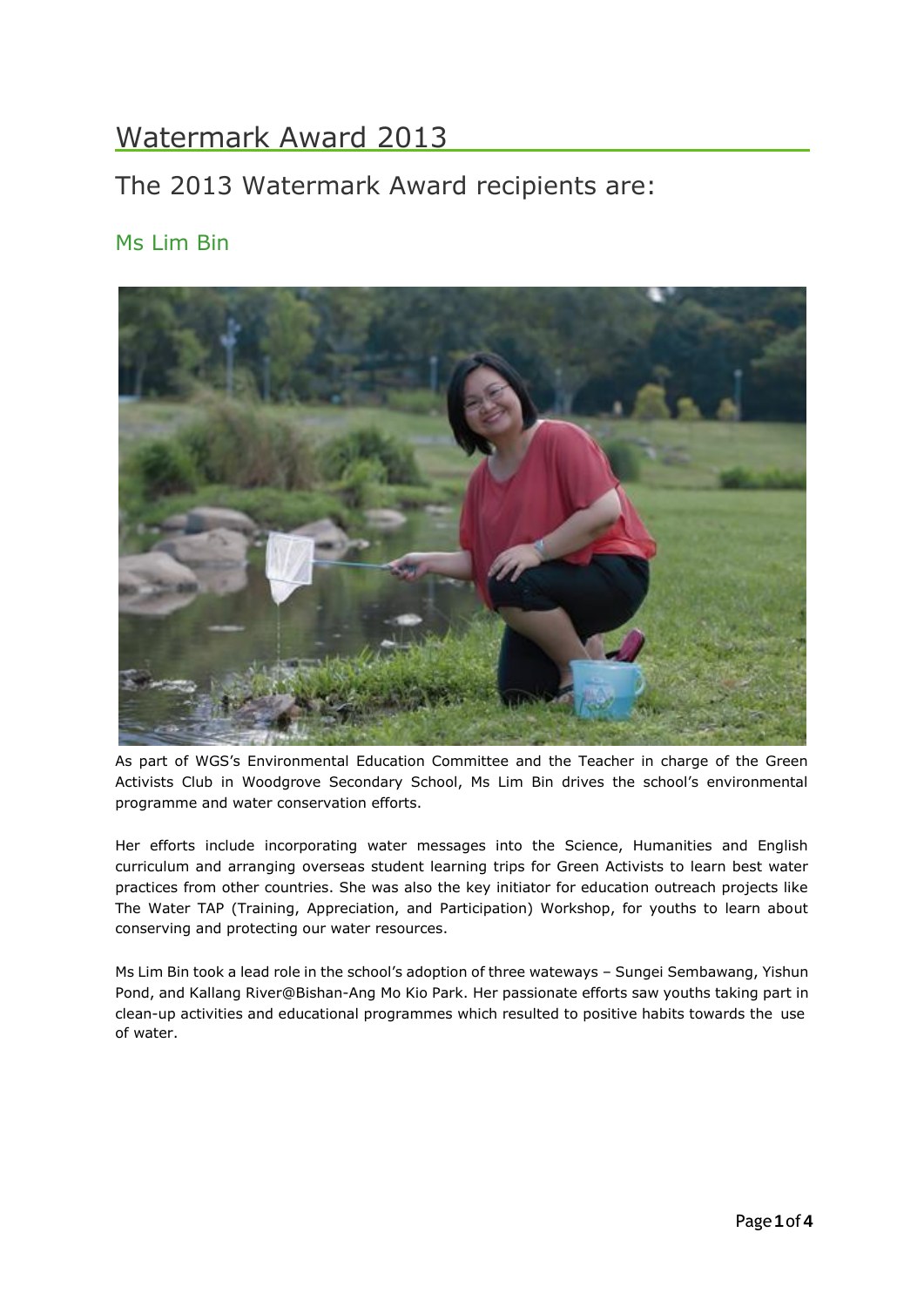### Philips Singapore Pte Ltd Lighting the way to water efficiency



A business unit under the Philips group, Philips Lumileds is a leading manufacturer of high-power LEDs and lighting solutions for the automotive and consumer electronics industries.

In 2011, the company formed the water conservation team to align the company's goals to their EcoVision Sustainability Initiative to improve lives and energy efficiency, and close the materials loop through recycling.

In March 2013, Philips Lumileds commissioned the Waste Water Recycling System, which handles process waste water, Reverse Osmosis reject water and condensate. Their water initiatives have enabled them to recycle 43 % of their used water. The company actively promote good water practices during their safety induction training and orientation programme for new employees and also organised the Environment Health & Safety (EHS) Carnival in 2012 to boost water conservation awareness.

Philips Lumileds was recently awarded the Water Efficient Building (Gold) to recognise their impressive savings in water consumption. It was also certified the Singapore Standard SS577:2012 Water Efficiency Management Systems in July 2013.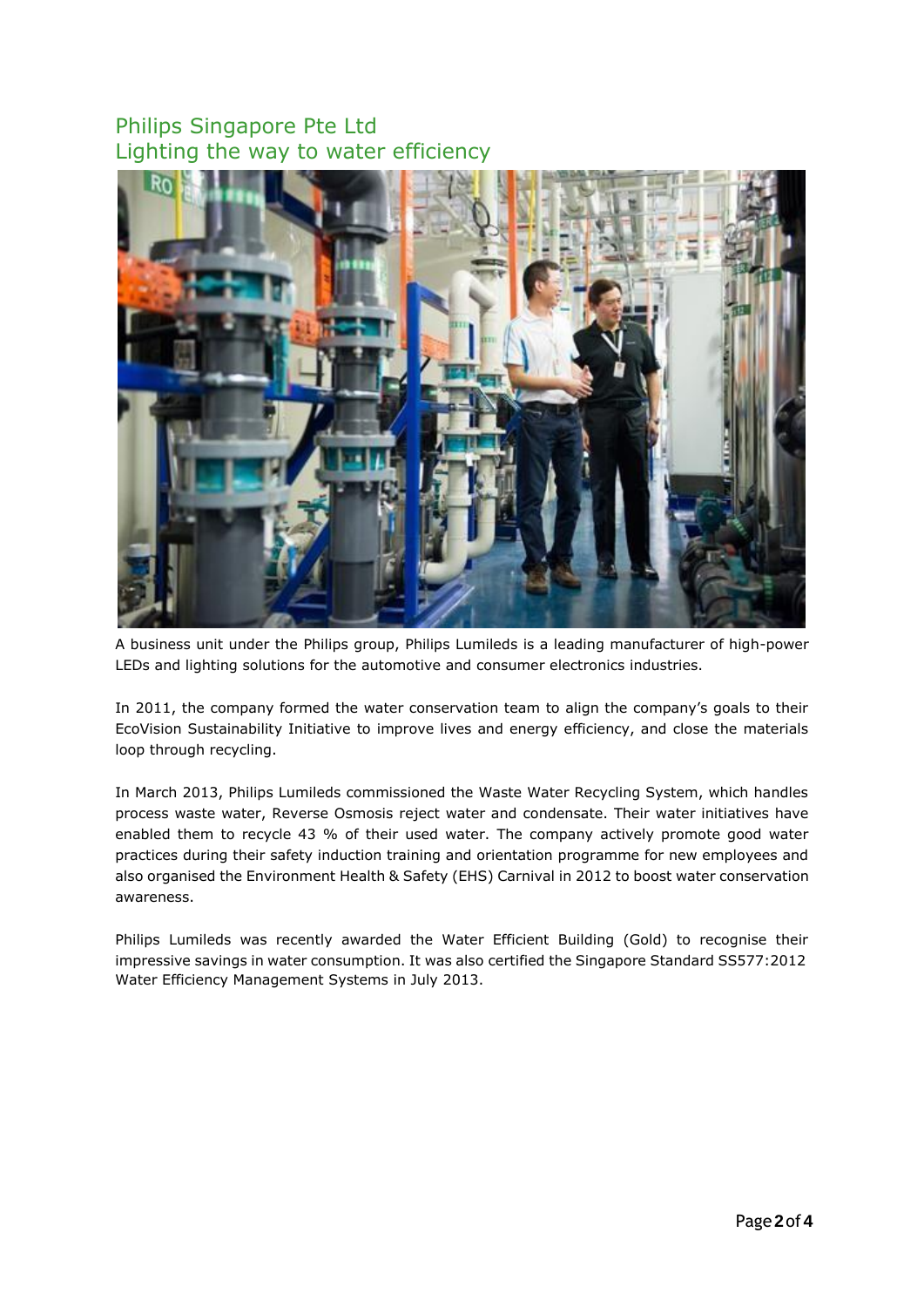#### Compassvale Secondary School Water education as a way of life



Compassvale Secondary School has a vision to be "Advocates of Sustainable Living". To achieve this, the school formed teams to look into integrating water messages in the curriculum and reducing overall water consumption.

Within the school, Environment Club students conduct periodic assessments to identify high water usage areas and provide solutions to reduce water usage. The school adopted Punggol Reservoir in 2011 and uses Sengkang Floating Wetland to drive its environmental programmes. Secondary 1 students participate in the Active, Beautiful and Clean (ABC) Waters learning trail facilitated by teachers and students at the wetland. Learning trips to water treatment plants are organised for Secondary Two Express students to learn about water pollution and conservation issues.

Compassvale Secondary School also actively participates in community outreach programmes to raise awareness about water during events like Singapore World Water Day, and Punggol Central Racial Harmony Day celebration 2012.